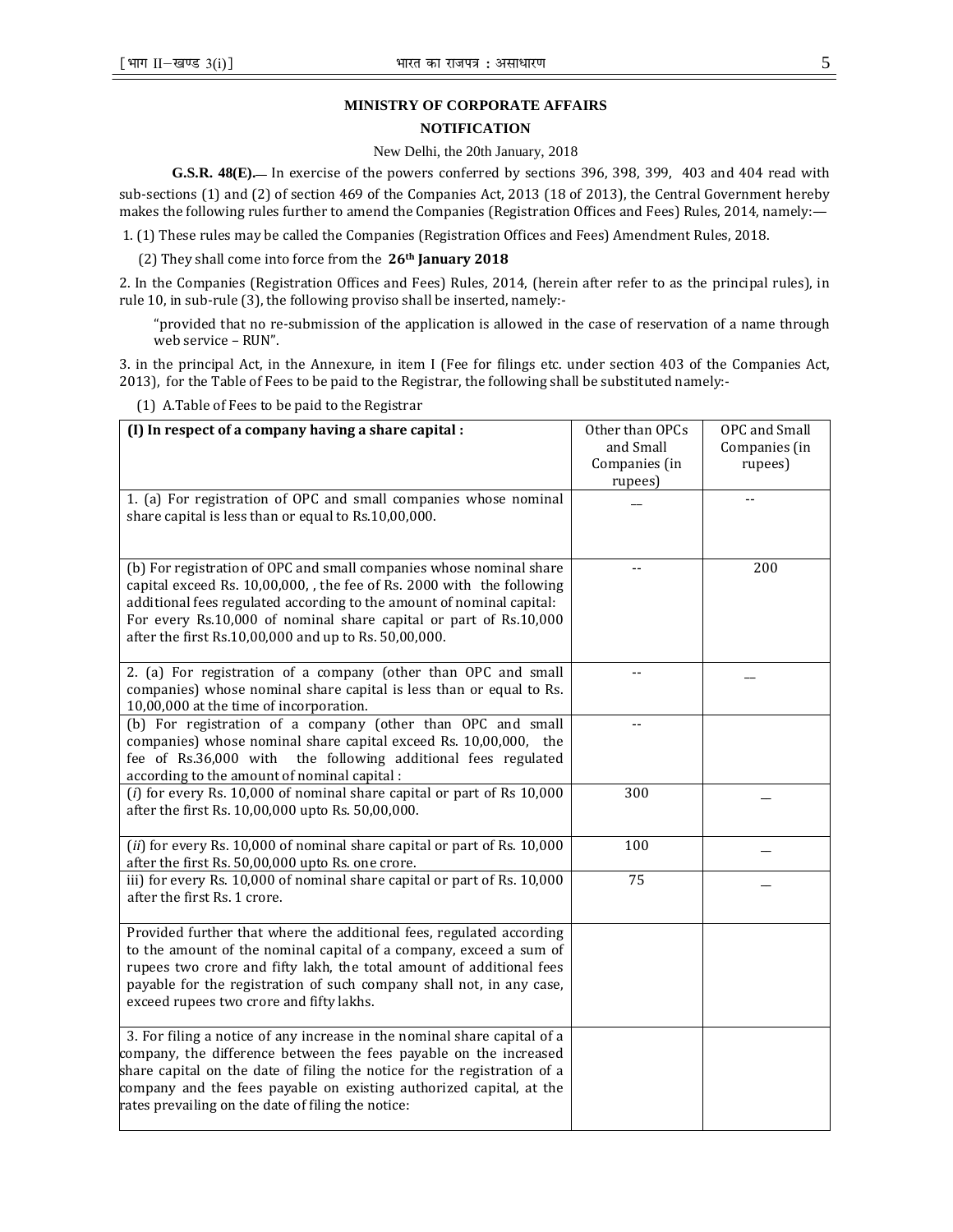| (a) For OPC and small companies whose nominal share capital<br>does not exceed Rs. 10,00,000.                                                       |      | 2000 |
|-----------------------------------------------------------------------------------------------------------------------------------------------------|------|------|
| (b) For OPC and small companies, for every Rs. 10,000 of<br>nominal share capital or part of Rs. 10,000 after the first                             |      | 200  |
| Rs. 10,00,000 and upto Rs. 50,00,000.                                                                                                               |      |      |
| Other than OPC and small companies<br>(c) For increase in nominal capital of a company whose nominal share<br>capital does not exceed Rs. 1,00,000. | 5000 |      |
| (d) For increase in nominal capital of a company whose nominal<br>share capital exceed Rs. 1,00,000, the above fee of Rs. 5,000 with the            |      |      |
| following additional fees regulated according to the amount of<br>nominal capital :                                                                 |      |      |
| (i) for every Rs. 10,000 of nominal share capital or part of Rs. 10,000<br>after the first Rs. 1,00,000 upto Rs. 5,00,000.                          | 400  |      |
| $(ii)$ for every Rs. 10,000 of nominal share capital or part of Rs 10,000<br>after the first Rs. 5,00,000 upto Rs. 50,00,000.                       | 300  |      |
| (iii) for every Rs. 10,000 of nominal share capital or part of Rs. 10,000<br>after the first Rs. 50,00,000 upto Rs. one crore.                      | 100  |      |
| (iv) for every Rs. 10,000 of nominal share capital or part of Rs. 10,000<br>after the first Rs. 1 crore.                                            | 75   |      |
| Provided further that where the additional fees, regulated according<br>to the amount of the nominal capital of a company, exceed a sum of          |      |      |
| rupees two crore and fifty lakh, the total amount of additional fees<br>payable for the registration of such company shall not, in any case,        |      |      |
| exceed rupees two crore and fifty lakhs.                                                                                                            |      |      |
| 4. For registration of any existing company, except such companies as<br>are by this Act exempted from payment of fees in respect of                |      |      |
| registration under this Act, the same fee is charged for registering a<br>new company.                                                              |      |      |
| 5. For submitting, filing, registering or recording any document by                                                                                 |      |      |
| this Act required or authorised to be submitted, filed, registered or<br>recorded:                                                                  |      |      |
| $(a)$ in respect of a company having a nominal share capital of less<br>than Rs. 1,00,000.                                                          | 200  |      |
| (b) in respect of a company having a nominal share capital of<br>Rs. 1,00,000 or more but less than Rs.5,00,000.                                    | 300  |      |
| $(c)$ in respect of a company having a nominal share capital of<br>Rs. 5,00,000 or more but less than Rs.25,00,000.                                 | 400  |      |
| $(d)$ in respect of a company having a nominal share capital of<br>Rs.25,00,000 or more but less than Rs. 1 crore or more.                          | 500  |      |
| (e) in respect of a company having a nominal share capital of Rs. 1<br>crore or more.                                                               | 600  |      |
| Provided that in case of companies to be incorporated with effect<br>from 26.01.2018 with a nominal capital which does not exceed rupees            |      |      |
| ten lakhs fee shall not be payable.                                                                                                                 |      |      |
| 6. For making a record of or registering any fact by this Act required<br>or authorised to be recorded or registered by the Registrar:              |      |      |
| $(a)$ in respect of a company having a nominal share capital of less<br>than Rs. 1,00,000.                                                          | 200  |      |
| $(b)$ in respect of a company having a nominal share capital of<br>Rs. 1,00,000 or more but less than Rs.5,00,000.                                  | 300  |      |
| (c) in respect of a company having a nominal share capital of<br>Rs. 5,00,000 or more but less than Rs.25,00,000.                                   | 400  |      |
| $(d)$ in respect of a company having a nominal share capital of<br>Rs.25,00,000 or more but less than Rs. 1 crore or more.                          | 500  |      |
| (e) in respect of a company having a nominal share capital of Rs. 1                                                                                 | 600  |      |
| crore or more.                                                                                                                                      |      |      |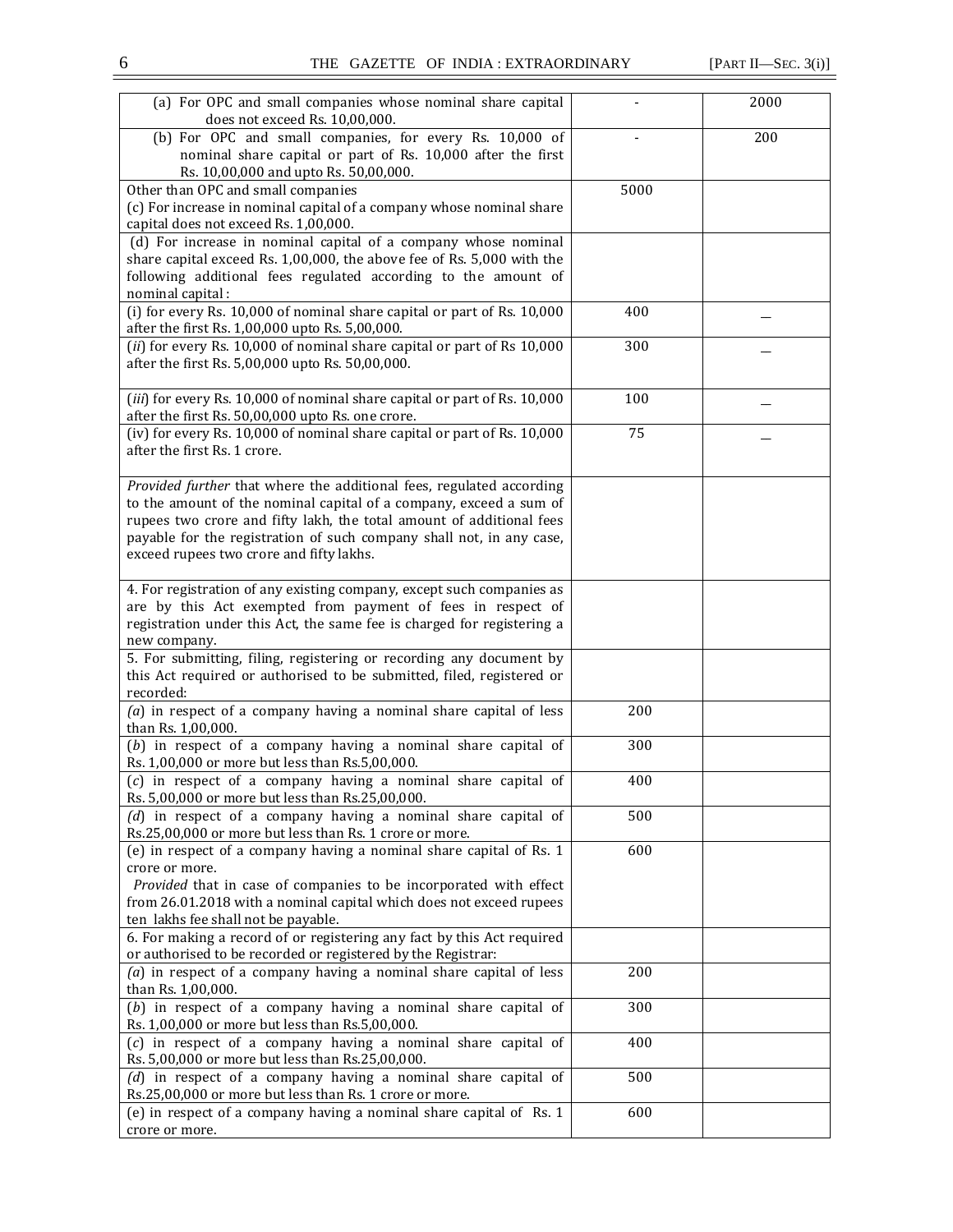| (II) In respect of a company not having a share capital :                                                                                                                                                                                                                                                                                                                                                                                                                                                  |       |  |
|------------------------------------------------------------------------------------------------------------------------------------------------------------------------------------------------------------------------------------------------------------------------------------------------------------------------------------------------------------------------------------------------------------------------------------------------------------------------------------------------------------|-------|--|
|                                                                                                                                                                                                                                                                                                                                                                                                                                                                                                            |       |  |
| 7. For registration of a company whose number of members as stated<br>in the articles of association, does not exceed 20.                                                                                                                                                                                                                                                                                                                                                                                  |       |  |
| 8. For registration of a company whose number of members as stated<br>in the articles of association, exceeds 20 but does not exceed 200.                                                                                                                                                                                                                                                                                                                                                                  | 5000  |  |
| 9. For registration of a company whose number of members as stated<br>in the articles of association, exceeds 200 but is not stated to be<br>unlimited, the above fee of Rs.5,000 with an additional Rs. 10 for<br>every member after first 200.                                                                                                                                                                                                                                                           |       |  |
| 10. For registration of a company in which the number of members is<br>stated in the articles of association to be unlimited.                                                                                                                                                                                                                                                                                                                                                                              | 10000 |  |
| 11. For registration of any increase in the number of members made<br>after the registration of the company, the same fees as would have<br>been payable in respect of such increase, if such increase had been<br>stated in the articles of association at the time of registration :<br>Provided that no company shall be liable to pay on the whole a greater<br>fee than Rs. 10,000 in respect of its number of members, taking into<br>account the fee paid on the first registration of the company. |       |  |
| 12. For registration of any existing company except such companies<br>as are by this Act exempted from payment of fees in respect of<br>registration under this Act, the same fee as is charged for registering a<br>new company.                                                                                                                                                                                                                                                                          |       |  |
| 13. For filing or registering any document by this Act required or<br>authorized to be filed or registered with the Registrar.<br>Provided that in case of companies to be incorporated with effect<br>from 26.01.2018 whose number of members as stated in the articles<br>of association, does not exceed 20, fee shall not be payable.                                                                                                                                                                  | 200   |  |
| 14. For making a record of or registering any fact by this Act required<br>or authorised to be recorded or registered by the Registrar.]                                                                                                                                                                                                                                                                                                                                                                   | 200   |  |

 (1) The above table prescribed for small companies (as defined under section 2(85) of the Act) and one person companies defined under Rule related to Chapter II read with section 2(62) of the Act shall be applicable provided the said company shall remain as said class of company for a period not less than one year from its incorporation.

(2) The above table of fee shall be applicable for any such intimation to be furnished to the Registrar or any other officer or authority under section 159 of the Act, filing of notice of appointment of auditors or Secretarial Auditor or Cost Auditor.

(3) The above table of fee and calculation of fee as applicable for increase in authorised capital shall be applicable for revised capital in accordance with sub-section (11) of 233 of the Act, (after setting off fee paid by the transferor company on its authorised capital prior to its merger or amalgamation with the transferee company).

(4) The above table of fee shall be applicable for filing revised financial statement or board report under section 130 and 131 of the Act.

[F. No. 01/16/2013 CL-V (Pt-I)]

K.V.R. MURTY, Jt. Secy.